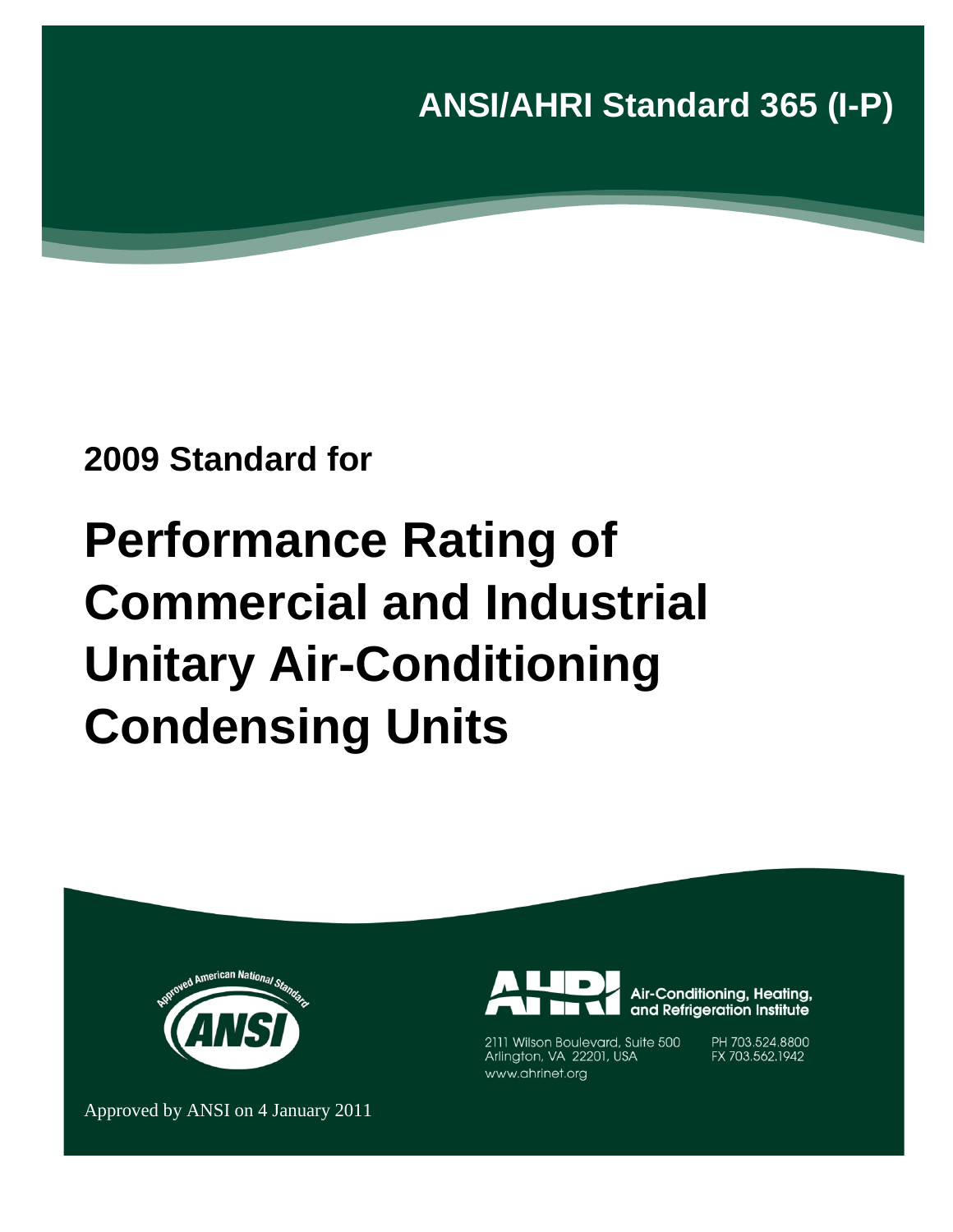## **IMPORTANT**

## *SAFETY DISCLAIMER*

AHRI does not set safety standards and does not certify or guarantee the safety of any products, components or systems designed, tested, rated, installed or operated in accordance with this standard/guideline. It is strongly recommended that products be designed, constructed, assembled, installed and operated in accordance with nationally recognized safety standards and code requirements appropriate for products covered by this standard/guideline.

AHRI uses its best efforts to develop standards/guidelines employing state-of-the-art and accepted industry practices. AHRI does not certify or guarantee that any tests conducted under the standards/guidelines will not be non-hazardous or free from risk.

#### **AHRI CERTIFICATION PROGRAM PROVISIONS**

#### **Scope of the Certification Program**

The Certification Program includes Commercial and Industrial Unitary Air-Conditioning Condensing Units rated at or above 135,000 Btu/h but below 250,000 Btu/h at the AHRI Standard Rating Conditions (Cooling).

#### **Certified Ratings**

The following Certification Program ratings are verified by test:

- 1. Single Number Rating Cooling Capacity, Btu/h
- 2. Single Number Rating Energy Efficiency Ratio, EER*,* Btu/(W·h)
- 3. Integrated Energy Efficiency Ratio, IEER (effective January 1, 2010) or Integrated Part-Load Value, (IPLV) (effective through December 31, 2009)

Conformance to the requirements of the Maximum Operating Conditions Tests (Section 8) is also verified by test.

Note:

This standard supersedes ARI Standard 365-2002. For SI ratings, see ANSI/AHRI Standard 366 (SI)-2009.

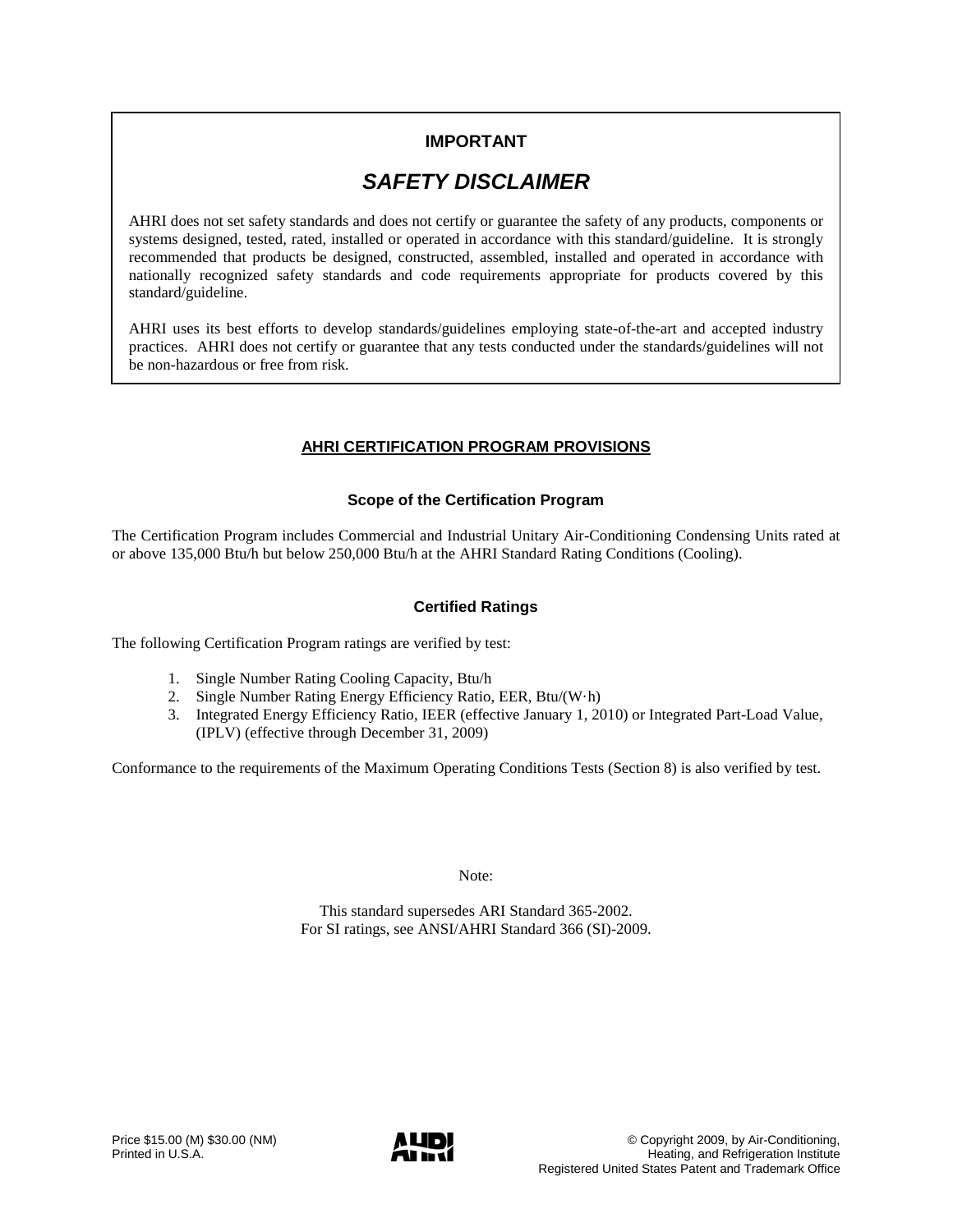## **TABLE OF CONTENTS**

| Section 1.  |  |
|-------------|--|
| Section 2.  |  |
| Section 3.  |  |
| Section 4.  |  |
| Section 5.  |  |
| Section 6.  |  |
| Section 7.  |  |
| Section 8.  |  |
| Section 9.  |  |
| Section 10. |  |

## **TABLES**

| Table 1. | Classifications of Commercial and Industrial Air-Conditioning |  |
|----------|---------------------------------------------------------------|--|
| Table 2. |                                                               |  |
| Table 3. |                                                               |  |

### **APPENDICES**

| Appendix C. Method and Example of Calculating Integrated Part-Load Values |  |
|---------------------------------------------------------------------------|--|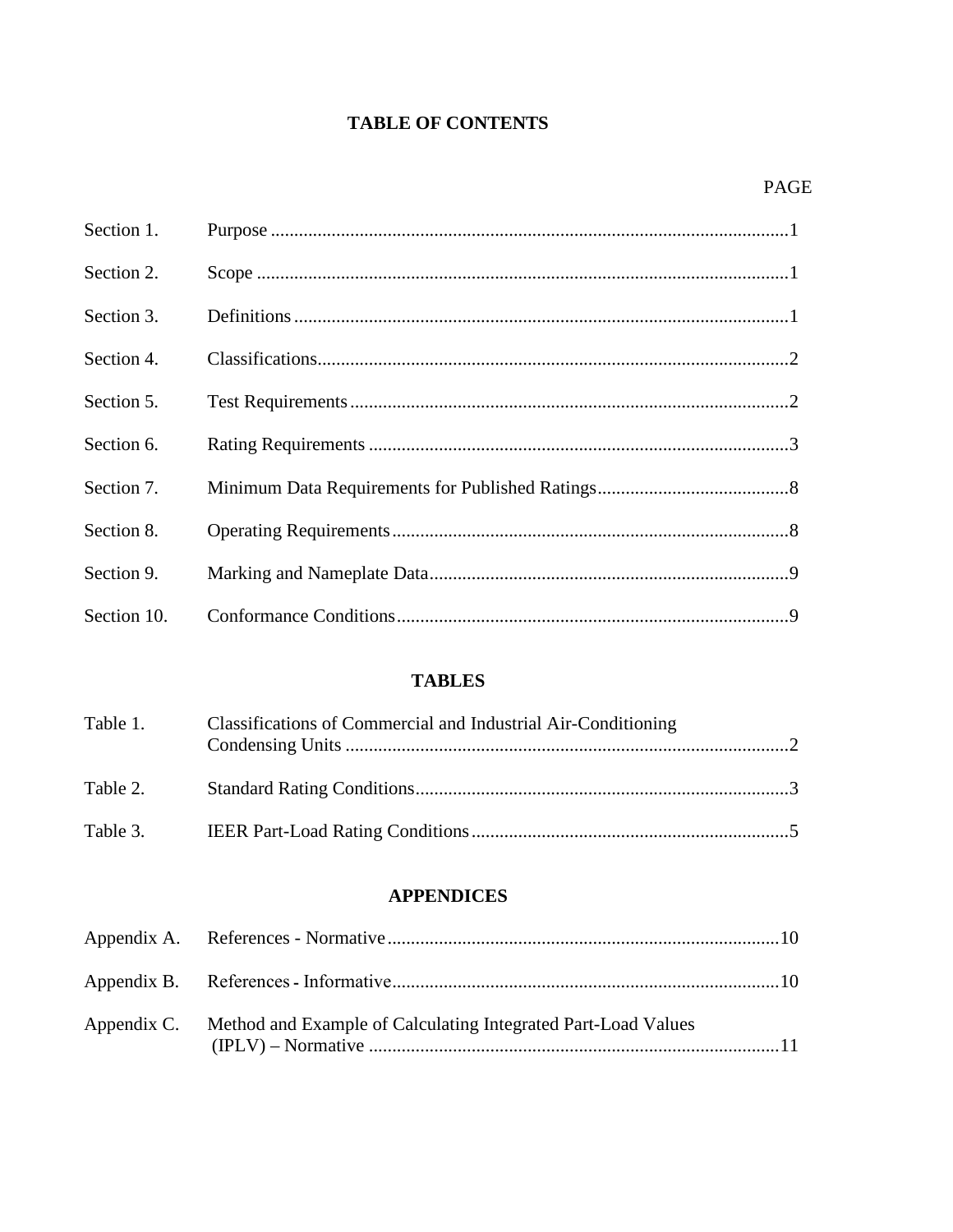# **PERFORMANCE RATING OF COMMERCIAL AND INDUSTRIAL UNITARY AIR-CONDITIONING CONDENSING UNITS**

#### **Section 1. Purpose**

**1.1** *Purpose.* The purpose of this standard is to establish for Commercial and Industrial Unitary Air-Conditioning Condensing Units: definitions; classifications; test requirements; rating requirements; minimum data requirements for Published Ratings; operating requirements; marking and nameplate data; and conformance conditions.

**1.1.1** *Intent.* This standard is intended for the guidance of the industry, including manufacturers, engineers, installers, contractors and users.

**1.1.2** *Review and Amendment.* This standard is subject to review and amendment as technology advances.

#### **Section 2. Scope**

**2.1** *Scope.* This standard applies to factory-made Commercial and Industrial Unitary Air-Conditioning Condensing Units greater than or equal to 135,000 Btu/h as defined in Section 3.

**2.1.1** *Energy Source.* This standard applies only to electrically-driven, mechanical compression-type condensing units.

**2.2** *Exclusions.* This standard does not apply to the testing and rating of condensing units for refrigeration purposes, as defined in AHRI Standard 520.

#### **Section 3. Definitions**

All terms in this document shall follow the standard industry definitions in the current edition of ASHRAE *Terminology of Heating, Ventilation, Air-Conditioning and Refrigeration* unless otherwise defined in this section.

**3.1** *Bubble Point*. Refrigerant liquid saturation temperature at a specified pressure.

**3.2** *Commercial and Industrial Unitary Air-Conditioning Condensing Unit.* A factory-made assembly of refrigeration components designed to compress and liquefy a specific refrigerant. It consists of one or more refrigerant compressors, refrigerant condensers (air-cooled, evaporatively – cooled, and/or water-cooled), condenser fans and motors (where used) and factory-supplied accessories.

**3.3** *Cooling Capacity.* The capacity in Btu/h obtained at specific conditions. It is equal to the increase in total enthalpy between the liquid refrigerant entering the expansion valve and superheated return gas multiplied by the mass flow rate of the refrigerant.

**3.4** *Dew Point.* Refrigerant vapor saturation temperature at a specified pressure.

**3.5** *Energy Efficiency Ratio (EER).* A ratio of the Cooling Capacity in Btu/h to the power input values in watts at any given set of Rating Conditions expressed in Btu/(W·h).

**3.6** *Integrated Energy Efficiency Rating (IEER).* A single number part-load efficiency figure of merit calculated per the method described in this standard.

**3.7** *Integrated Part-Load Value (IPLV).* A single number cooling part-load figure of merit calculated per the method described in Appendix C.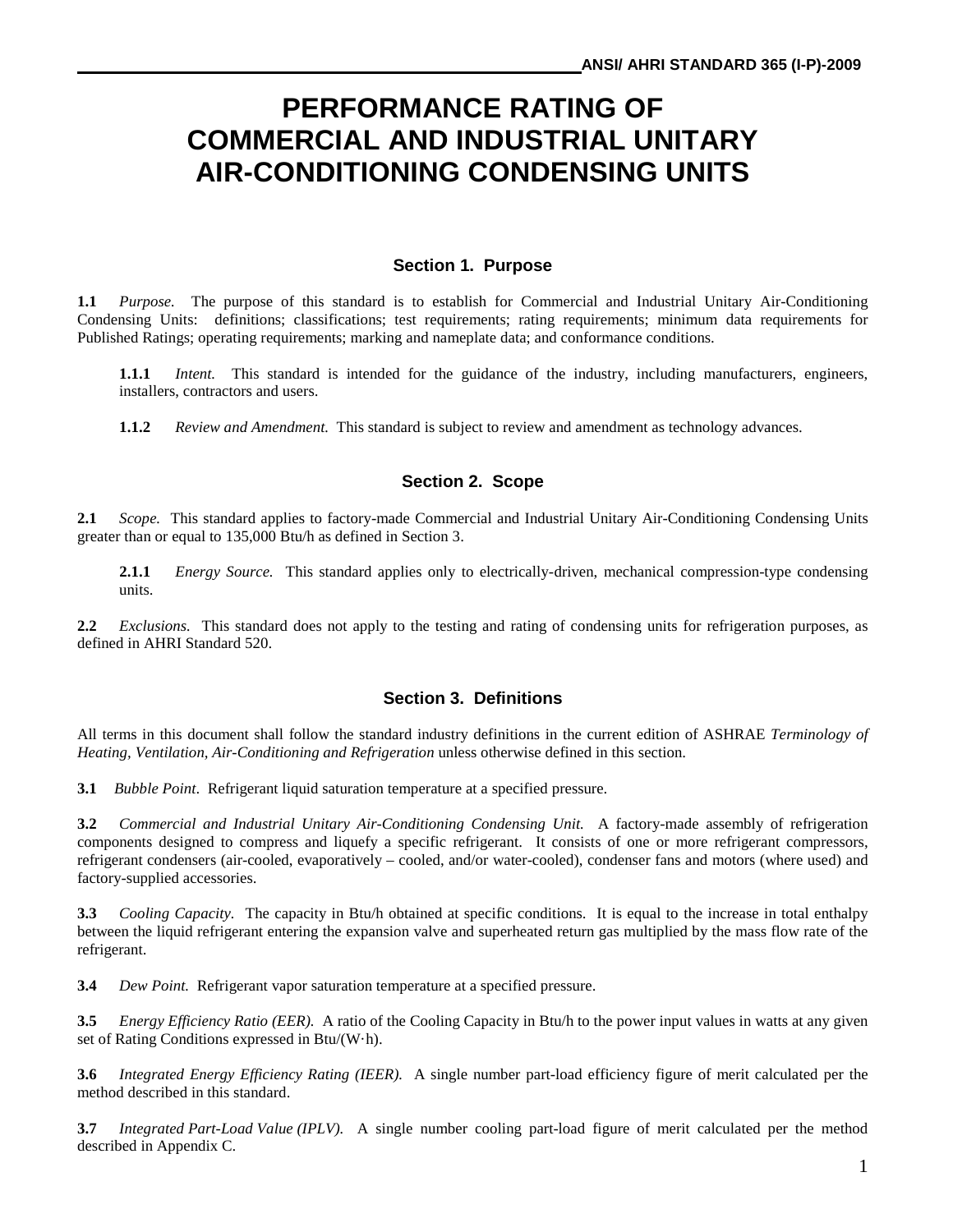#### **ANSI/AHRI STANDARD 365 (I-P)-2009**

**3.8** *Published Rating.* A statement of the assigned values of those performance characteristics, under stated Rating Conditions, by which a unit may be chosen to fit its application. These values apply to all units of like nominal size and type (identification) produced by the same manufacturer. As used herein, the term Published Rating includes the rating of all performance characteristics shown on the unit or published in specifications, advertising, or other literature controlled by the manufacturer, at stated Rating Conditions.

**3.8.1** *Application Rating.* A rating based on tests performed at application Rating Conditions (other than Standard Rating Conditions).

**3.8.2** *Standard Rating.* A rating based on tests performed at Standard Rating Conditions.

**3.9** *Rating Conditions.* Any set of operating conditions under which a single level of performance results and which causes only that level of performance to occur.

**3.9.1** *Standard Rating Conditions.* Rating Conditions used as the basis of comparison for performance characteristics.

**3.10** *"Shall" or "Should."* "Shall" or "should" shall be interpreted as follows:

**3.10.1** *Shall.* Where "shall" or "shall not" is used for a provision specified, that provision is mandatory if compliance with the standard is claimed.

**3.10.2** *Should.* "Should" is used to indicate provisions which are not mandatory but which are desirable as good practice.

**3.11** *Single Number Rating*. The Cooling Capacity and EER determined by the results of the tests at Rating Condition No. 1 for air-cooled and evaporatively-cooled condensing units and at Rating Condition No. 3 for water-cooled condensing units (Section 6).

#### **Section 4. Classifications**

Equipment covered within the scope of this standard shall be classified as shown in Table 1:

| Table 1. Classifications of Commercial and<br><b>Industrial Air-Conditioning Condensing</b><br>Units |                     |                   |                     |  |  |  |  |  |
|------------------------------------------------------------------------------------------------------|---------------------|-------------------|---------------------|--|--|--|--|--|
| Designation                                                                                          | <b>AHRI</b><br>Type | Condenser<br>Type | Arrangement         |  |  |  |  |  |
| Remote<br>Condensing                                                                                 | <b>RCU-A</b>        | Air               |                     |  |  |  |  |  |
| Unit (RCU)                                                                                           | RCU-E               | Evaporative       | COMP<br><b>COND</b> |  |  |  |  |  |
|                                                                                                      | RCU-W               | Water             |                     |  |  |  |  |  |

#### **Section 5. Test Requirements**

**5.1** *Test Requirements.* All Standard Ratings shall be verified by tests conducted in accordance with ANSI/ASHRAE Standard 23 and with the test methods and procedures as described in this standard.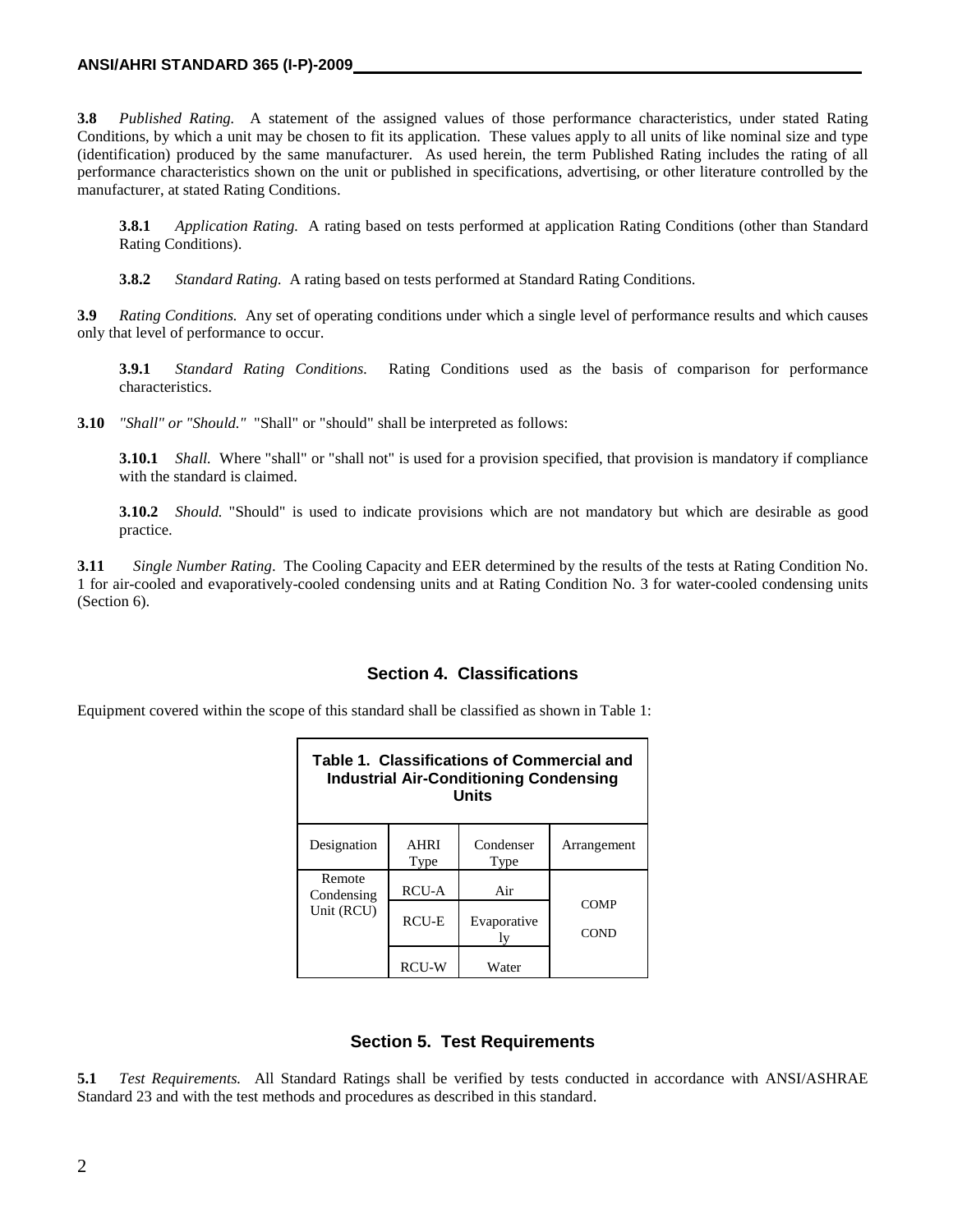**5.1.1** An alternate method of verification may be by tests conducted in accordance with ANSI/ASHRAE Standard 37 provided that the suction dew point temperature and the return gas temperature are determined from the procedures in this standard.

#### **Section 6. Rating Requirements**

**6.1** *Standard Ratings.* Published Ratings shall be obtained at one or more of the Standard Rating Conditions as shown in Table 2. Power input shall be the total power input to the compressor(s), fan(s), controls, and any other components included as part of the condensing unit.

|                     |                                                  |                                                  | <b>Table 2. Standard Rating Conditions</b>     |                                                               |
|---------------------|--------------------------------------------------|--------------------------------------------------|------------------------------------------------|---------------------------------------------------------------|
|                     |                                                  |                                                  | Air- and Evaporatively-Cooled Condensing Units |                                                               |
| Rating<br>Condition |                                                  | Air Temperature Entering and<br>Surrounding Unit |                                                | Refrigerant Temperature Entering Condensing Unit <sup>1</sup> |
|                     | Dry-Bulb, ${}^{\circ}$ F                         | Wet-Bulb <sup>2</sup> , $\mathrm{P}$ F           | Suction Dew Point,<br>$\mathrm{^{\circ}F}$     | Return Gas, <sup>o</sup> F                                    |
| 13                  | 95.0                                             | 75.0                                             | 45.0                                           | 60.0                                                          |
|                     | 80.0                                             | 67.0                                             | 45.0                                           | 60.0                                                          |
|                     |                                                  |                                                  | Water-Cooled Condensing Units                  |                                                               |
| Rating<br>Condition | Water<br>Temperature<br>Entering, <sup>o</sup> F | Water<br>Temperature<br>Leaving, °F              | Suction Dew Point.<br>°F                       | Return Gas, °F                                                |
| $3^3$               | 85.0                                             | 95.0                                             | 45.0                                           | 60.0                                                          |
| 4                   | 75.0                                             | Same water flow<br>rate as established<br>above. | 45.0                                           | 60.0                                                          |
|                     |                                                  |                                                  |                                                |                                                               |

Notes:

1) The liquid temperature and pressure leaving the condensing unit shall be reported by the manufacturer in its ratings.

2) Required for evaporatively-cooled condensing units only.

3) The Single Number Ratings are determined by the results of the tests at Rating Condition No. 1 or at Rating Condition No. 3.

**6.1.1** *Values of Standard Cooling Capacity Ratings.* These ratings shall be expressed only in terms of thousands of Btu/h in multiples of 2,000 Btu/h for units with Standard Ratings of 400,000 Btu/h and under. For units with Standard Ratings of over 400,000 Btu/h, the ratings shall be expressed in multiples of 5,000 Btu/h.

**6.1.2** *Values of Standard Efficiency Ratings.* EER, in Btu/(W·h), and IEER shall be expressed in multiples of 0.1.

**6.1.3** *Single Number Ratings.* The reported values shall be determined by the results obtained at Rating Condition No. 1 or at Rating Condition No. 3.

**6.1.4** *Electrical Conditions.* Standard Rating tests shall be performed at the nameplate rated voltage(s) and frequency.

For condensing units with dual nameplate voltage ratings, Standard Rating tests shall be performed at both voltages, or at the lower of the two voltages, if only a single Standard Rating is to be published.

**6.1.5** *Condenser Airflow Rate.* All Standard Ratings for condensing units shall be determined at the condenser airflow rate specified by the manufacturer where the fan drive is adjustable. Where the fan drive is directconnected, Standard Ratings shall be determined at the condenser airflow rate established when the condensing unit is operated with all of the associated inlet louvers and any duct work and attachments considered by the manufacturer as normal installation practice. Once established, the airflow circulation rate of the condensing unit shall remain unchanged throughout all tests prescribed herein, except as altered by automatic controls.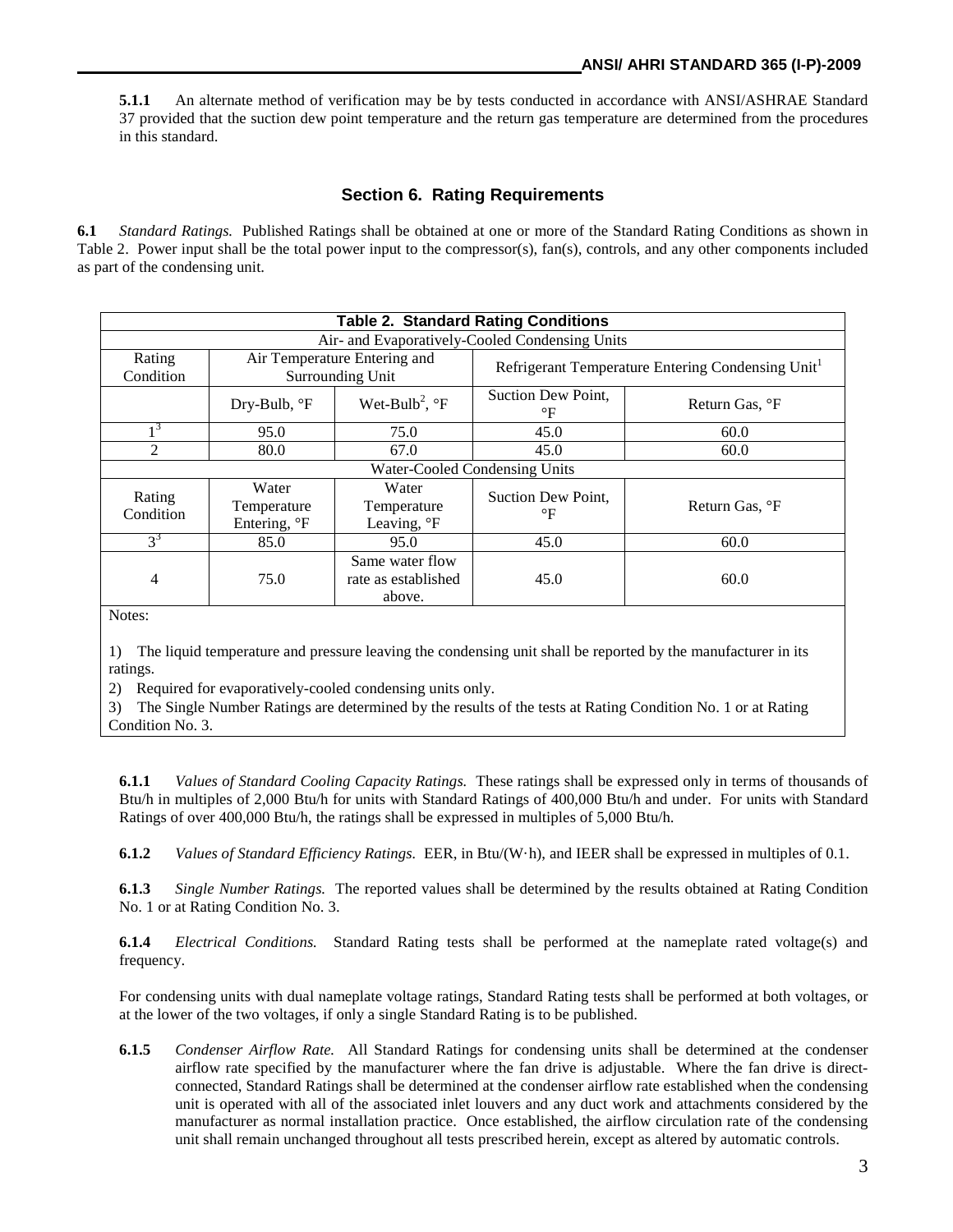**6.2** *Part-Load Rating.* Integrated Part-Load Value (IPLV) is in effect until January 1, 2010. See Appendix C for the method and calculation of IPLV. Effective January 1, 2010, all units rated in accordance with this standard shall include an Integrated Energy Efficiency Ratio (IEER), even if they only have one stage of capacity control.

**6.2.1** *General.* The IEER is intended to be a measure of merit for the part load performance of the unit. Each building may have different part load performance due to local occupancy schedules, building construction, building location and ventilation requirements. For specific building energy analysis an hour-by-hour analysis program should be used.

**6.2.2** *Integrated Energy Efficiency Ratio (IEER).* For equipment covered by this standard, the IEER shall be calculated using tests, derived data, and the following formula.

$$
IEEE = 0.020 \cdot A + 0.617 \cdot B + 0.238 \cdot C + 0.125 \cdot D
$$

Where:

 $A = EER$  at 100% capacity at design conditions  $B = EER$  at 75% capacity and reduced ambient (see Table 3)  $C = EER$  at 50% capacity and reduced ambient (see Table 3)  $D = EER$  at 25% capacity and reduced ambient (see Table 3)

The IEER rating requires that the unit efficiency be determined at 100%, 75%, 50% and 25% load at the conditions specified in Table 3. If the unit, due to its capacity control logic cannot be operated at the 75%, 50%, or 25% load points, then the 75%, 50%, or 25% performance should be determined by plotting the efficiency vs. the percent load and using straight line segments to connect the actual performance points and interpolation to determine the rating performance at 75%, 50% and 25%. For the interpolation, an actual capacity point equal to or less than the required rating point must be used to plot the curves. Extrapolation of the data is not allowed.

If the unit cannot be unloaded to the 75%, 50%, or 25% load, then the unit should be run at the minimum step of unloading at the condensing unit conditions defined for each of the rating load points and then adjust the efficiency for cyclic performance using the following equation.

$$
EER = \frac{LF \cdot Capacity}{LF \cdot (C_{D} \cdot (P_{C} + P_{CF})) + P_{CT}}
$$
 2

Where:

| Capacity | $=$ | Measured capacity at the lowest machine unloading point operating at the desired part load                                                                                           |
|----------|-----|--------------------------------------------------------------------------------------------------------------------------------------------------------------------------------------|
|          |     | rating condition (Btu/h)                                                                                                                                                             |
| $P_{C}$  |     | = Compressor power at the lowest machine unloading point operating at the desired part                                                                                               |
|          |     | load rating condition (Watts)                                                                                                                                                        |
| $P_{CD}$ |     | = Condenser fan power, if applicable, at the minimum step of unloading at the desired part                                                                                           |
|          |     | load rating condition (Watts)                                                                                                                                                        |
| $P_{CT}$ |     | $=$ Control circuit power and any auxiliary loads (Watts)                                                                                                                            |
| $C_{D}$  |     | $=$ Degradation coefficient to account for cycling of the compressor for capacity less than the<br>minimum step of capacity. $CD$ should be determined using the following equation. |
|          |     |                                                                                                                                                                                      |

$$
C_{\rm p} = (-0.13 \cdot \text{LF}) + 1.13
$$

Where:

 $LF = Fractional$  "on" time for last stage at the desired load point

$$
LF = \frac{\left(\frac{\%Load}{100}\right) \cdot (Full Load Unit Capacity)}{Part Load Unit Capacity}
$$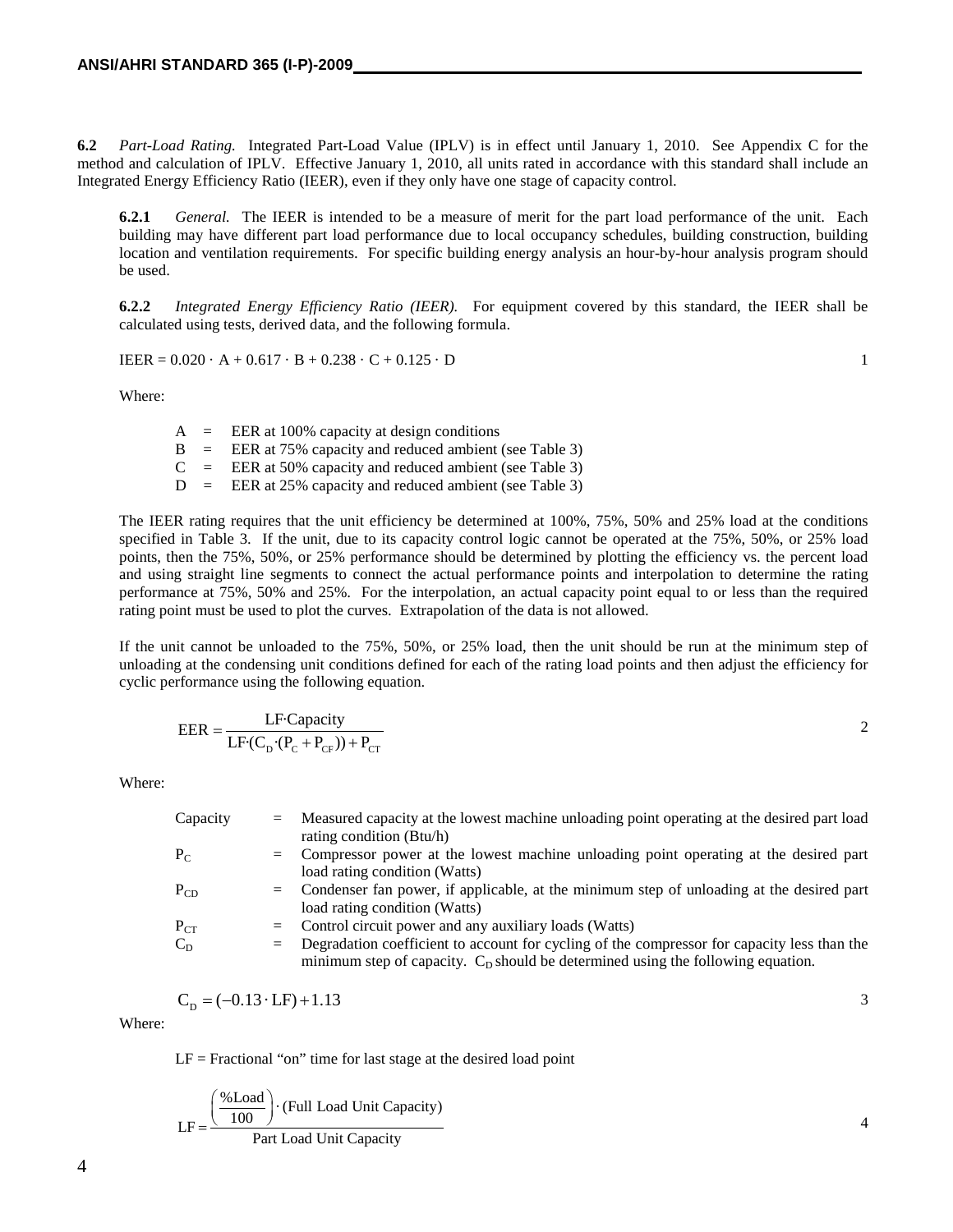%Load = Standard rating point, i.e. 75%, 50%, 25%.

| <b>Table 3. IEER Part-Load Rating Conditions</b>                            |                                                                                                                                                                                            |  |  |  |  |  |  |  |
|-----------------------------------------------------------------------------|--------------------------------------------------------------------------------------------------------------------------------------------------------------------------------------------|--|--|--|--|--|--|--|
| <b>CONDITIONS</b>                                                           | °F                                                                                                                                                                                         |  |  |  |  |  |  |  |
| <b>Refrigerant Entering Condensing Unit (For</b><br>All Units)              |                                                                                                                                                                                            |  |  |  |  |  |  |  |
| Suction Mid Point Temperature <sup>2</sup><br><b>Return Gas Temperature</b> | 45.0<br>60.0                                                                                                                                                                               |  |  |  |  |  |  |  |
| <b>Condenser (Air-Cooled)</b>                                               |                                                                                                                                                                                            |  |  |  |  |  |  |  |
| Entering Dry-Bulb Temperature and Dry-Bulb<br>Temperature Surrounding Unit  | For $\%$ Load $> 44.4\%$ .<br>Outdoor Air Temperature (OAT) = $0.54 \cdot %$ Load +<br>41.0                                                                                                |  |  |  |  |  |  |  |
|                                                                             | For % Load $\leq$ 44.4 %, OAT = 65.0                                                                                                                                                       |  |  |  |  |  |  |  |
| Condenser Airflow Rate (cfm)                                                | Note 1                                                                                                                                                                                     |  |  |  |  |  |  |  |
| <b>Condenser (Water-Cooled)</b>                                             |                                                                                                                                                                                            |  |  |  |  |  |  |  |
| Condenser Entering Water Temperature (EWT)                                  | For %Load > 34.8%, EWT = $0.460 \cdot %$ Load + 39.0                                                                                                                                       |  |  |  |  |  |  |  |
|                                                                             | For %Load $\leq$ 34.8% EWT = 55.0                                                                                                                                                          |  |  |  |  |  |  |  |
| Condenser Water Flow Rate (gpm)                                             | <b>Full Load Flow</b>                                                                                                                                                                      |  |  |  |  |  |  |  |
| <b>Condenser (Evaporatively-Cooled)</b>                                     |                                                                                                                                                                                            |  |  |  |  |  |  |  |
| Entering Wet-Bulb (EWB) Temperature                                         | For $\%$ Load $> 36.6\%$ .<br>$EWB = 0.35 \cdot %$ Load + 40.0                                                                                                                             |  |  |  |  |  |  |  |
|                                                                             | For %Load $\leq$ 36.6%, EWB = 52.8                                                                                                                                                         |  |  |  |  |  |  |  |
| <b>NOTES:</b>                                                               |                                                                                                                                                                                            |  |  |  |  |  |  |  |
| 2<br>bubble point and dew point.                                            | 1 Adjust condenser airflow as required by the unit controls for head pressure control.<br>For refrigerants with a glide, the mid-point saturated suction temperature is the average of the |  |  |  |  |  |  |  |

#### **6.2.3** *Example calculations.*

Example 1 – Condensing unit has proportional capacity control and capable of being run at the 75%, 50%, and 25% rating points.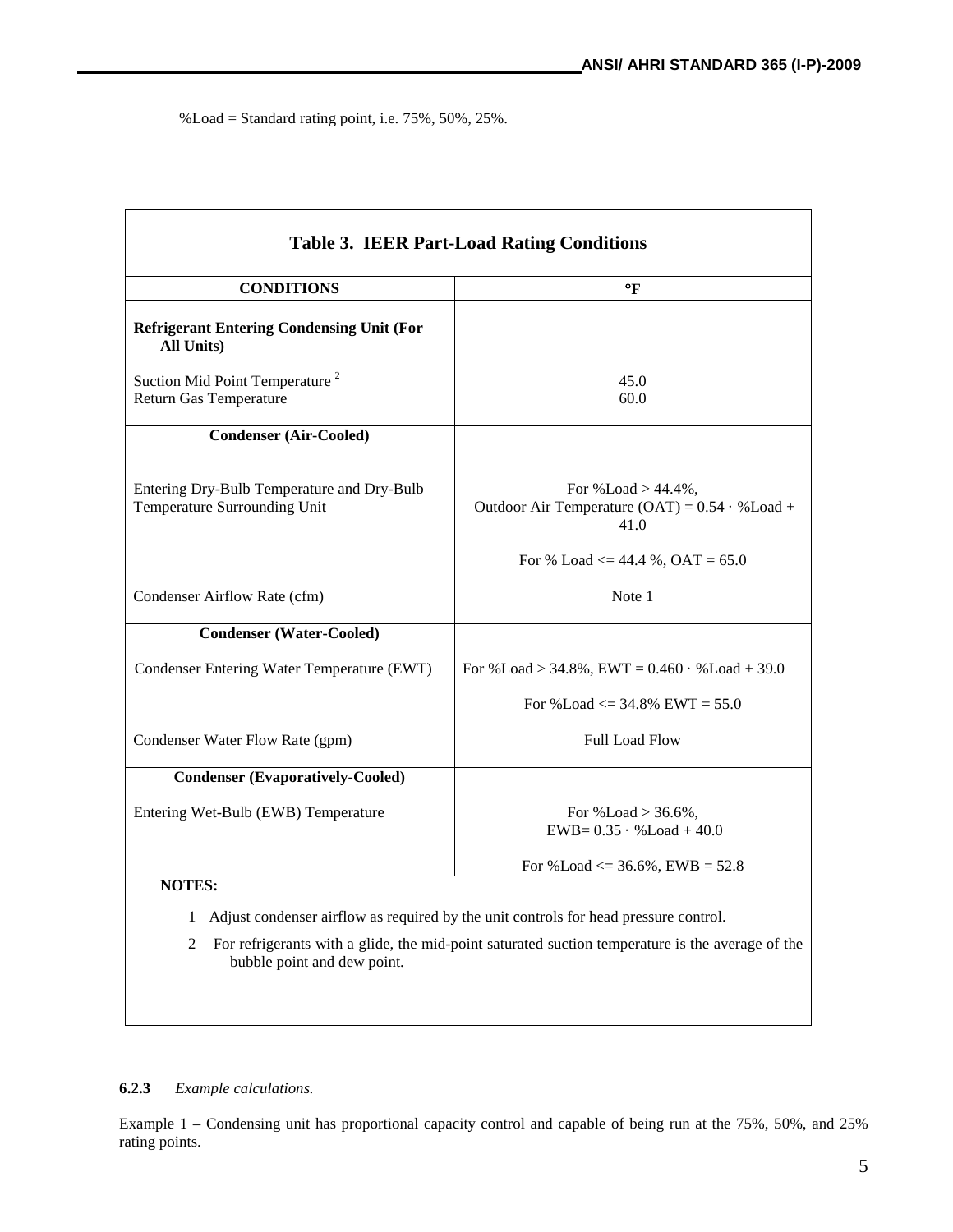| Stage | Ambient | Actual %   | Saturated     | Capacity | Compr.  | Cond. Fan  | Control    | <b>EER</b>        |
|-------|---------|------------|---------------|----------|---------|------------|------------|-------------------|
|       |         | Load       | Suction       |          | $(P_C)$ | $(P_{CF})$ | $(P_{CT})$ |                   |
|       | (°F)    | (Capacity) | $\rm ^{(o}F)$ | Btu/h    | W       | W          | W          | $Btu/(W \cdot h)$ |
| 4     | 95.0    | 100        | 45            | 481,866  | 43,535  | 2,100      | 100        | 10.54             |
|       | 81.5    | 75         | 45            | 361,397  | 28,731  | 2,100      | 100        | 11.68             |
| 2     | 68.0    | 50         | 45            | 240.933  | 17.791  | 2,100      | 100        | 12.05             |
|       | 65.0    | 25         | 45            | 120.464  | 9,491   | 2,100      | 100        | 10.30             |

The following data was obtained from actual unit measurements.

IEER =  $(0.02 \cdot 10.54) + (0.617 \cdot 11.68) + (0.238 \cdot 12.05) + (0.125 \cdot 10.30) = 11.58$ 

Example 2 – Condensing unit has a single stage of capacity.

The following data was obtained from actual unit measurements.

| Stage | Ambient | Actual %   | Saturated     | Capacity | Compr.  | Cond. Fan  | Control    | <b>EER</b>        |
|-------|---------|------------|---------------|----------|---------|------------|------------|-------------------|
|       |         | Load       | Suction       |          | $(P_C)$ | $(P_{CF})$ | $(P_{CT})$ |                   |
|       | $(^oF)$ | (Capacity) | $(^{\circ}F)$ | Btu/h    | W       | W          | W          | $Btu/(W \cdot h)$ |
|       | 95.0    | 100        | 45            | 481,866  | 43,535  | 2,100      | 100        | 10.54             |
|       | 81.5    | 98.8       | 45            | 476.245  | 38,877  | 2,100      | 100        | 11.59             |
|       | 68.0    | 100.3      | 45            | 483,502  | 35,261  | 2,100      | 100        | 12.91             |
|       | 65.0    | 98.7       | 45            | 475,813  | 35,475  | 2,100      | 100        | 12.63             |

The unit can not unload to the 75%, 50%, or 25% points so tests were run with the compressor on at the ambients specified for 75%, 50%, and 25%

Using this data you then can calculate the Load Factor (LF) and the C<sub>D</sub> factors, then calculate the adjusted performance for the 75%, 50%, and 25% points, and calculate the IEER as shown in the following.

| Stage | Ambient | Actual %   | Capacity | Compr.  | Cond.Fan   | Control    | <b>EER</b>        | $C_D$ | LF    |
|-------|---------|------------|----------|---------|------------|------------|-------------------|-------|-------|
|       |         | Load       |          | $(P_C)$ | $(P_{CF})$ | $(P_{CT})$ |                   |       |       |
|       | $(^oF)$ | (Capacity) | Btu/h    | W       | W          | W          | $Btu/(W \cdot h)$ |       |       |
|       | 95.0    | 100.0      | 481,866  | 43,535  | 2,100      | 100        | 10.54             |       |       |
|       | 81.5    | 98.8       | 476,245  | 38,877  | 2,100      | 100        | 11.59             |       |       |
|       |         | 75.0       |          |         |            |            | 11.23             | 1.031 | 0.759 |
|       | 68.0    | 100.3      | 483,502  | 35,261  | 2,100      | 100        | 12.91             |       |       |
|       |         | 50.0       |          |         |            |            | 12.09             | 1.065 | 0.498 |
|       | 65.0    | 98.7       | 475,813  | 35,475  | 2,100      | 100        | 12.63             |       |       |
|       |         | 25.0       |          |         |            |            | 11.43             | 1.097 | 0.253 |

The following is an example of the CD calculation for the 50% point.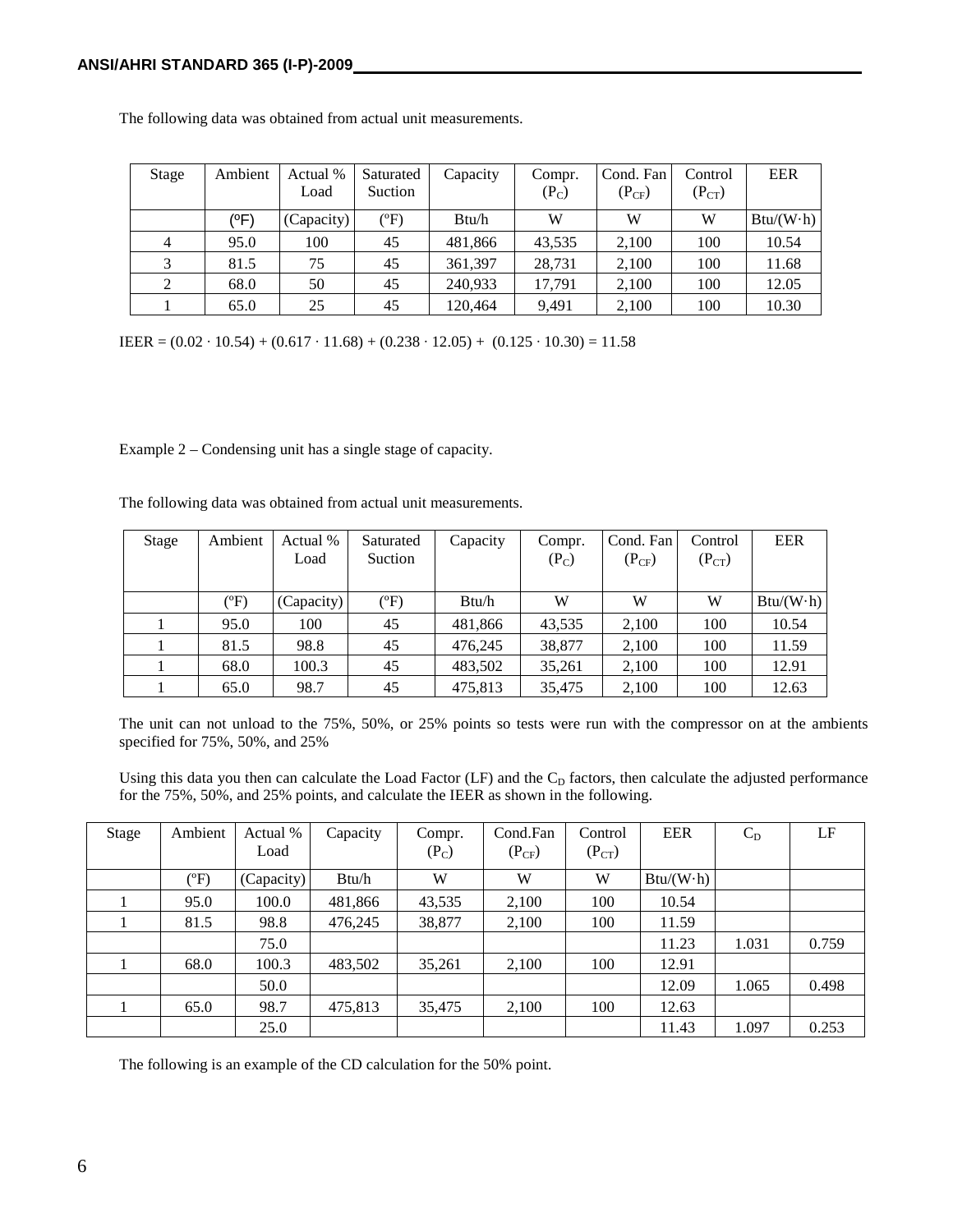$$
LF = \frac{\left(\frac{50}{100}\right) \cdot 481,866}{483,502} = .498
$$
  

$$
C_D = (-0.13 \cdot 0.498) + 1.13 = 1.065
$$
  

$$
EER_{50\%} = \frac{0.498 \cdot 483,502}{0.498 \cdot [1.065 \cdot (35,261 + 2,100)] + 100}
$$

Using these types of calculations for the 75%, 50%, and 25% points you can then calculate the IEER

IEER =  $(0.02 \cdot 10.54) + (0.617 \cdot 11.23) + (0.238 \cdot 12.09) + (0.125 \cdot 11.43) = 11.45$ 

Example 3 – Condensing unit has 2 stages of capacity.

| Stage | Ambient | Actual %   | Saturated     | Capacity | Compr.  | Cond.      | Control            | EER               |
|-------|---------|------------|---------------|----------|---------|------------|--------------------|-------------------|
|       |         | Load       | Suction       |          | $(P_C)$ | Fan        | (P <sub>CT</sub> ) |                   |
|       |         |            |               |          |         | $(P_{CF})$ |                    |                   |
|       | (°F)    | 'Capacity) | $(^{\circ}F)$ | Btu/h    | W       | W          | W                  | $Btu/(W \cdot h)$ |
| 2     | 95.0    | 100        | 45            | 481,866  | 43,535  | 2,100      | 100                | 10.54             |
|       | 69.6    | 52.9       | 45.0          | 254,800  | 15,682  | 2,100      | 100                | 14.25             |
|       | 68.0    | 53.2       | 45.0          | 256,400  | 17,125  | 2,100      | 100                | 13.27             |
|       | 65.0    | 53.5       | 45.0          | 257,600  | 16,250  | 2,100      | 100                | 13.96             |

We can use the 52.9% point and 100% point to interpolate for the 75% point, but will have to calculate the  $C<sub>D</sub>$  factor for the 50% and 25% points as shown in the following table.

| Stage | Ambient | Actual %   | Capacity | Compr.  | Cond. Fan  | Control    | <b>EER</b>        | $C_D$ | LF    |
|-------|---------|------------|----------|---------|------------|------------|-------------------|-------|-------|
|       |         | Load       |          | $(P_C)$ | $(P_{CF})$ | $(P_{CT})$ |                   |       |       |
|       | (PF)    | (Capacity) | Btu/h    | W       | W          | W          | $Btu/(W \cdot h)$ |       |       |
| 2     | 95.0    | 100.0      | 481,866  | 43,535  | 2,100      | 100        | 10.54             |       |       |
|       | 69.6    | 52.9       | 254,800  | 15,682  | 2,100      | 100        | 14.25             |       |       |
|       |         | 75.0       |          |         |            |            | 12.51             |       |       |
|       | 68.0    | 53.2       | 256,400  | 17,125  | 2,100      | 100        | 13.27             |       |       |
|       |         | 50.0       |          |         |            |            | 13.16             | 1.008 | 0.940 |
|       | 65.0    | 53.5       | 257,600  | 16.250  | 2,100      | 100        | 13.96             |       |       |
|       |         | 25.0       |          |         |            |            | 12.99             | 1.069 | 0.468 |

Using the above calculations we can then calculate the IEER

IEER =  $(0.02 \cdot 10.54) + (0.617 \cdot 12.51) + (0.238 \cdot 13.16) + (0.125 \cdot 12.99) = 12.68$ 

**6.3** *Tolerances.* To comply with this standard, measured test results shall not be less than 95% of Published Ratings for Cooling Capacity and Energy Efficiency Ratio (EER). Results shall not be less than 90% of Published Ratings for IEER or IPLV.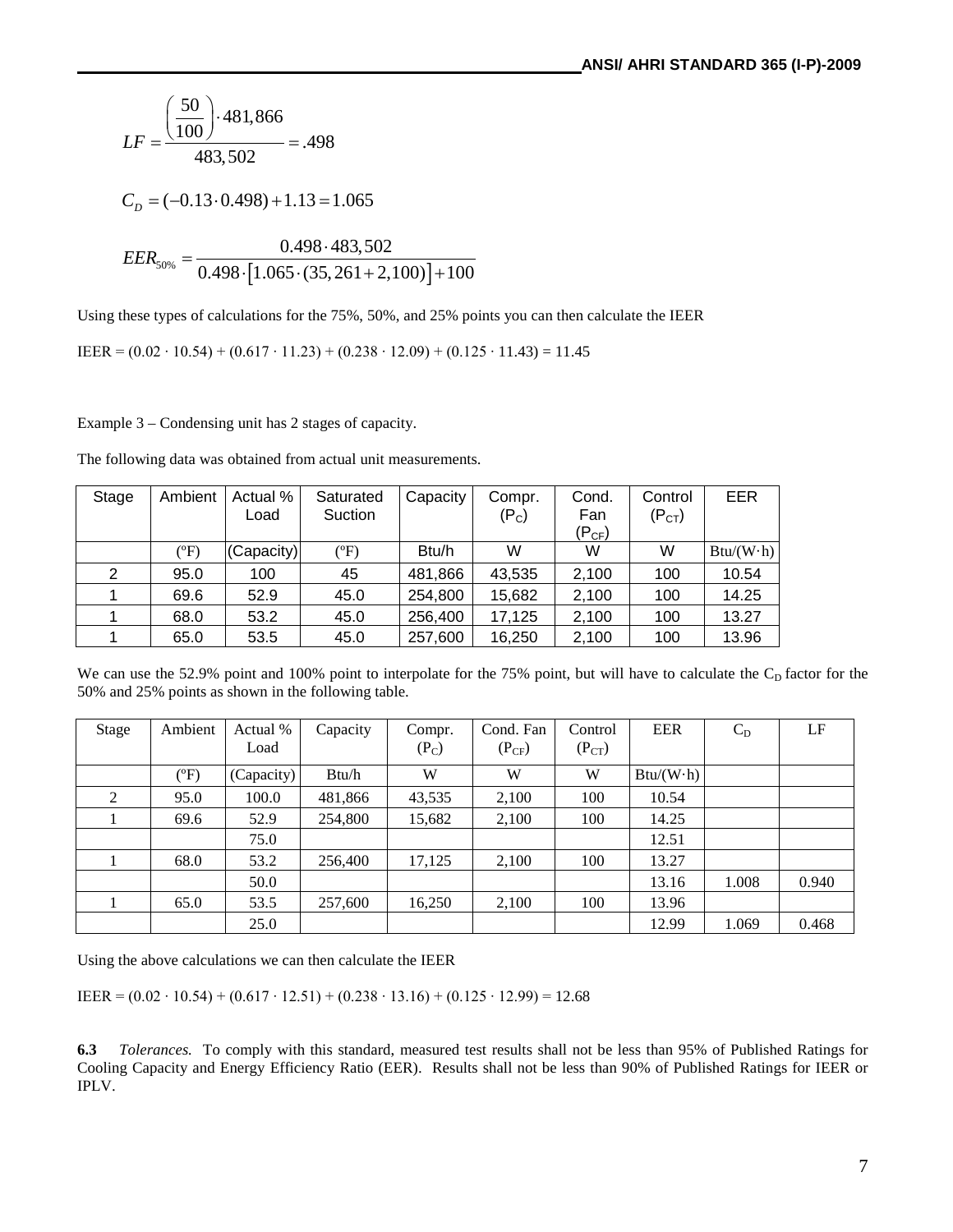#### **Section 7. Minimum Data Requirements for Published Ratings**

**7.1** *Minimum Data Requirements for Published Ratings.* As a minimum, Published Ratings shall consist of the following information:

- a. Single Number Rating Cooling Capacity, Btu/h
- b. Single Number Rating Energy Efficiency Ratio, EER, Btu/(W·h)
- c. Integrated Energy Efficiency Ratio, IEER (effective 1 January 2010) or Integrated Part-Load Value (IPLV) (effective through December 31, 2009)

All claims to ratings within the scope of this standard shall include the statement "Rated in accordance with AHRI Standard 365 (I-P)". All claims to ratings outside the scope of this standard shall include the statement "Outside the scope of AHRI Standard 365 (I-P)". Wherever Application Ratings are published or printed, they shall include a statement of the conditions at which the ratings apply.

#### **Section 8. Operating Requirements**

**8.1** *Operating Requirements*. To comply with this standard, any production Commercial and Industrial Unitary Air-Conditioning Condensing Unit shall meet the requirements detailed herein.

**8.2** *Maximum Operating Conditions Test*. Commercial and Industrial Unitary Air-Conditioning Condensing Units shall be designed and produced to pass the following maximum operating conditions tests. For multi-capacity units, this test shall be conducted with the unit's controls set for maximum capacity.

**8.2.1** *Temperature Conditions.*

*For all units:*

|               | installed only indoors, this temperature may be reduced to 95.0 |
|---------------|-----------------------------------------------------------------|
| °F dry-bulb.) |                                                                 |

Refrigerant Entering Condensing Unit

Suction Dew Point temperature......................... 50.0 °F

Return gas temperature...................................... 65.0°F

*For water-cooled units:*

Water temperature entering condenser.............. 90.0 °F

Water temperature leaving condenser ............... 100 °F

*For air-cooled units:*

Outside air temperature. .................................... 115 °F dry-bulb (and 75.0 °F wet-bulb when condensate is rejected to the condenser air stream) at the standard condenser airflow rate specified and stated by the manufacturer.

*For evaporatively-cooled units:*

Outside air temperature ..................................... 100.0 °F dry-bulb 80.0 °F wet-bulb

Make-up water temperature............................... 90.0 °F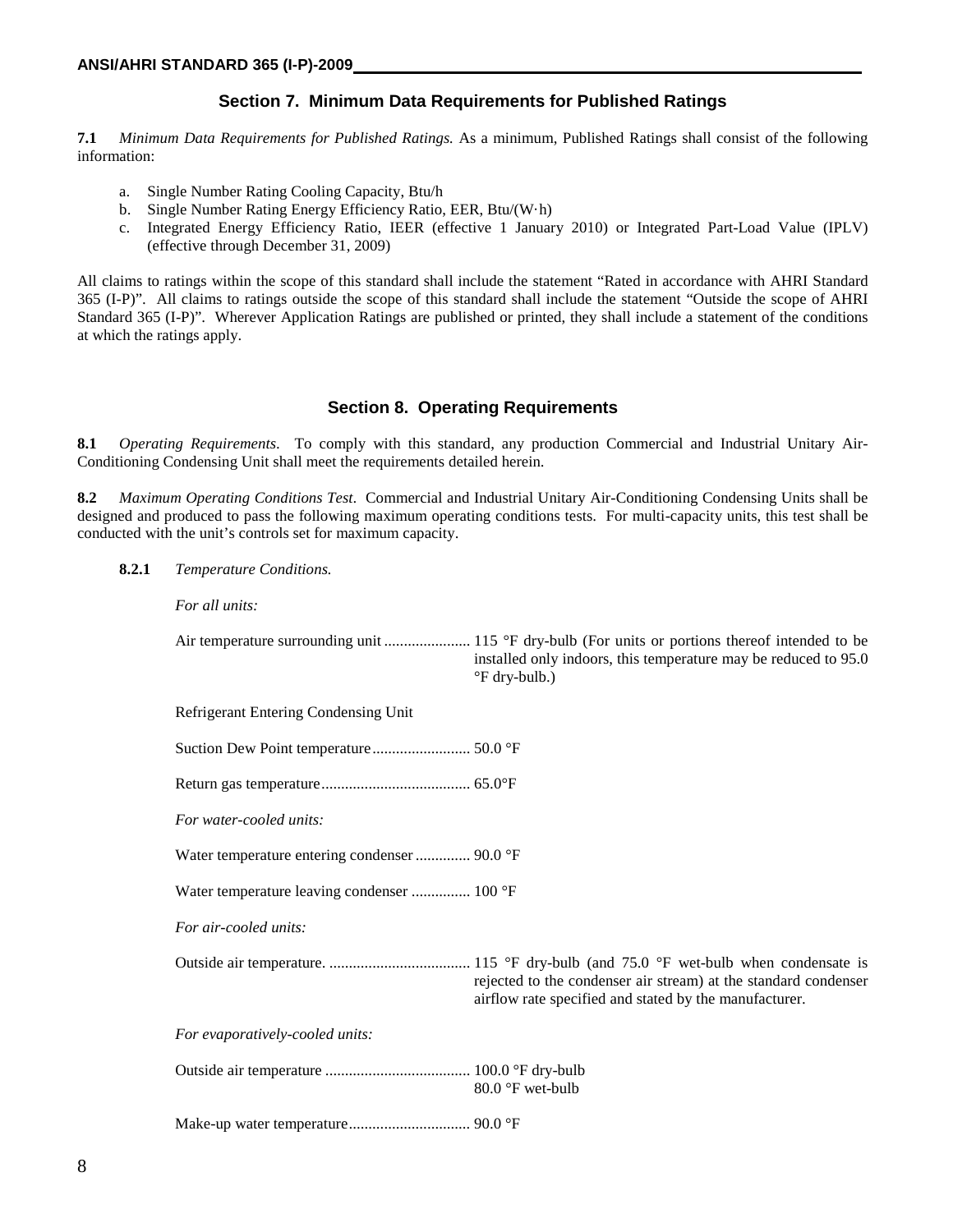**8.2.2** *Voltages.* Tests shall be conducted at the Range B minimum and maximum utilization voltages from AHRI Standard 110, Table 1, based on the unit's nameplate rated voltage(s). These voltages shall be supplied at the unit's service connection and at rated frequency. A lower minimum or a higher maximum voltage shall be used if listed on the nameplate.

**8.2.3** *Procedure.*

**8.2.3.1** The condensing unit shall be operated continuously for two hours at the temperature conditions and voltage(s) specified.

**8.2.3.2** All power to the condensing unit shall be interrupted for a period sufficient to cause the compressor to stop (not to exceed five seconds) and then be restored.

**8.2.4** *Requirements.*

**8.2.4.1** During both tests, the condensing unit shall operate without failure of any of its parts.

**8.2.4.2** The unit shall resume continuous operation within one hour of restoration of power and shall then operate continuously for one hour. Operation and resetting of safety devices prior to establishment of continuous operation is permitted.

**8.2.4.3** Units with water-cooled condensers shall operate at maximum conditions with a water-pressure drop not to exceed 15.0 psi, measured across the unit.

**8.3** *Tolerances.* The conditions for the tests outlined in Section 8.2 are average values subject to tolerances of  $\pm$  1.0 °F for air wet-bulb and dry-bulb temperatures,  $\pm$  0.5 °F for water temperatures, and  $\pm$  1.0% of the readings for specified voltages.

#### **Section 9. Marking and Nameplate Data**

**9.1** *Marking and Nameplate Data*. As a minimum, the nameplate shall include the manufacturer's name, model designation, and electrical characteristics.

Nameplate voltages for 60 Hertz systems shall include one or more of the equipment nameplate voltage ratings shown in Table 1 of AHRI Standard 110. Nameplate voltages for 50 Hertz systems shall include one or more of the utilization voltages shown in Table 1 of IEC Standard 60038.

#### **Section 10. Conformance Conditions**

**10.1** *Conformance*. While conformance with this standard is voluntary, conformance shall not be claimed or implied for products or equipment within the standard's *Purpose* (Section 1) and *Scope* (Section 2) unless such product claims meet all of the requirements of the standard and all of the testing and rating requirements are measured and reported in complete compliance with the standard. Any product that has not met all of the requirements of the standard shall not reference, state, or acknowledge the standard in any written, oral, or electronic communication.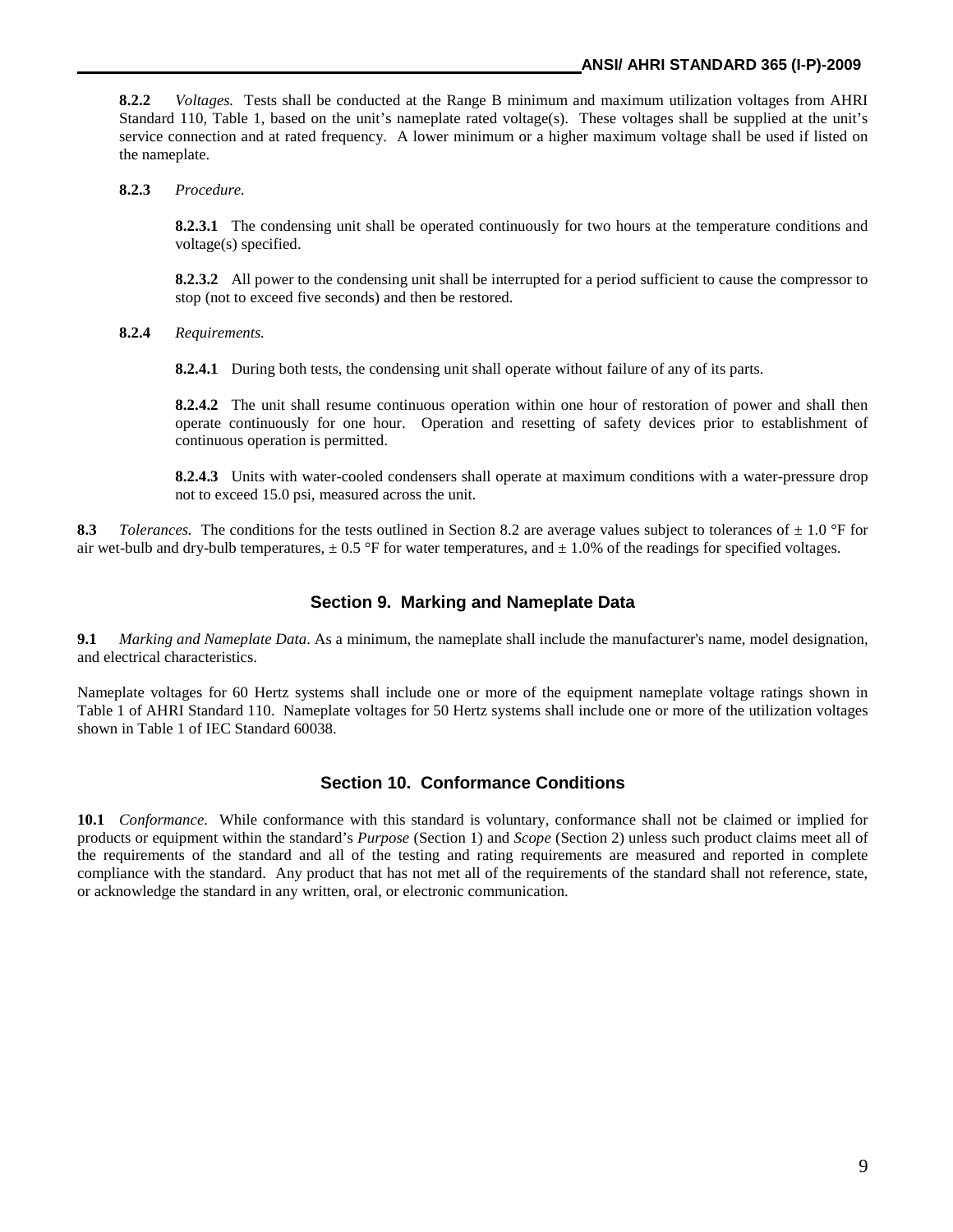# **APPENDIX A. REFERENCES – NORMATIVE**

**A1** Listed here are all standards, handbooks, and other publications essential to the formation and implementation of the standard. All references in this appendix are considered as part of the standard.

**A1.1** AHRI Standard 110-2002 (formerly ARI Standard 110-2002), *Air-Conditioning and Refrigerating Equipment Nameplate Voltages*, 2002, Air-Conditioning, Heating, and Refrigeration Institute, 2111 Wilson Blvd., Suite 500, Arlington, VA 22203, U.S.A.

**A1.2** AHRI Standard 520-2004 (formerly ARI Standard 520-2004), *Positive Displacement Condensing Units,* 2004*,*  Air-Conditioning, Heating, and Refrigeration Institute, 2111 Wilson Blvd., Suite 500, Arlington, VA 22203, U.S.A.

**A1.3** ANSI/AHRI Standard 365-2002 (formerly ANSI/ARI Standard 365-2002), *Commercial and Industrial Unitary Air-Conditioning Condensing Units*, 2002, Air-Conditioning, Heating, and Refrigeration Institute, 2111 Wilson Blvd., Suite 500, Arlington, VA 22203, U.S.A.

**A1.4** ANSI/ASHRAE Standard 23.1-2009, *Methods of Testing for Rating Positive Displacement Refrigerant Compressors and Condensing Units,* 2009, American Society of Heating, Refrigerating and Air-Conditioning Engineers, Inc., 1791 Tullie Circle, N.E., Atlanta, GA 30329, U.S.A.

**A1.5** ANSI**/**ASHRAE Standard 37-2009, *Methods of Testing for Rating Unitary Air-Conditioning and Heat Pump Equipment*, 2009, American Society of Heating, Refrigerating and Air-Conditioning Engineers, Inc., 1791 Tullie Circle, N.E., Atlanta, GA 30329, U.S.A.

**A1.6** ASHRAE *Terminology of Heating, Ventilation, Air-Conditioning and Refrigeration,* Second Edition, 1991, American Society of Heating, Refrigerating and Air-Conditioning Engineers, Inc., 1791 Tullie Circle, N.E., Atlanta, GA 30329, U.S.A.

**A1.7** IEC Standard 60038, *IEC Standard Voltages,* 2002, International Electrotechnical Commission, 3, rue de Varembe, P.O. Box 131, 1211 Geneva 20, Switzerland.

# **APPENDIX B. REFERENCES – INFORMATIVE**

None.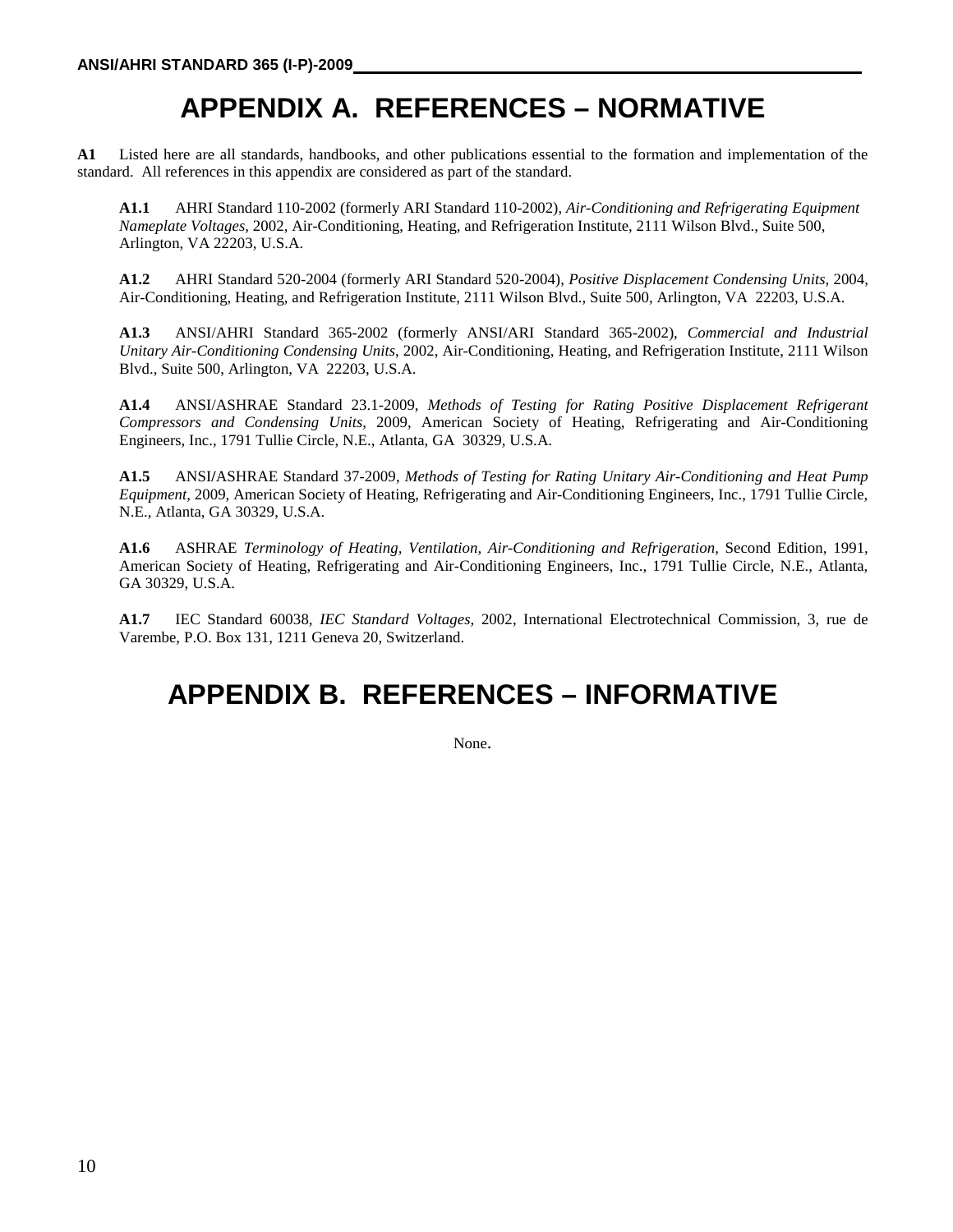# **APPENDIX C. METHOD AND EXAMPLE OF CALCULATING INTEGRATED PART-LOAD VALUES (IPLV) - NORMATIVE**

**C1** *Part-Load Rating.* Condensing units which are capable of capacity reduction shall be rated at 100% and at each step of capacity reduction provided by the condensing unit as published by the manufacturer. These rating points shall be used to calculate the IPLV.

**C1.1** *Part-Load Rating Conditions.* Test conditions for part-load ratings shall be per 6.2.1 of ARI Standard 365- 2002.

Capacity reduction means may be adjusted to obtain the specified step of unloading. No manual adjustment of condenser air quantities from those of the Standard Rating Conditions shall be made. However, automatic adjustment of condenser air quantities by condensing unit function is permissible.

**C1.2** *Integrated Part-Load Value (IPLV).* For equipment covered by this standard, the IPLV shall be calculated as follows:

- a. Determine the net capacity and EER at the conditions specified in 6.2.1 of ARI Standard 365-2002.
- b. Determine the Part-Load Factor (PLF) from Figure C1, at each rating point.
- c. Use the following equation to calculate IPLV:

$$
IPLV = (PLF_1 - PLF_2) \frac{(EER_1 + EER_2)}{2} + (PLF_2 - PLF_3) \frac{(EER_2 + EER_3)}{2}
$$
  
+ \ldots + (PLF\_{n-1} - PLF\_n) \frac{(EER\_{n-1} + EER\_n)}{2} + (PLF\_n) (EER\_n) \ldots (C1)

Where:

PLF = Part-Load Factor determined from Figure C1

 $n = Total number of capacity steps$ 

Subscript  $1 = 100\%$  capacity and EER at part-load rating conditions

Subscript 2, 3, etc. = Specific capacity and EER at part-load steps per C1.

#### **C2** *Example Calculation.*

- **C2.1** This appendix shows example calculations for determining Integrated Part-Load Values (IPLV).
- **C2.2** This appendix is for equipment covered by this standard.
- **C2.3** Equation C1 expresses the IPLV general equation and definition of terms.

#### **C3** *Calculation Example for a Four Capacity Step System.*

- **C3.1** *Unit Performance Data and Sample Calculation.*
	- **C3.1.1** Assume equipment has four capacity steps as follows: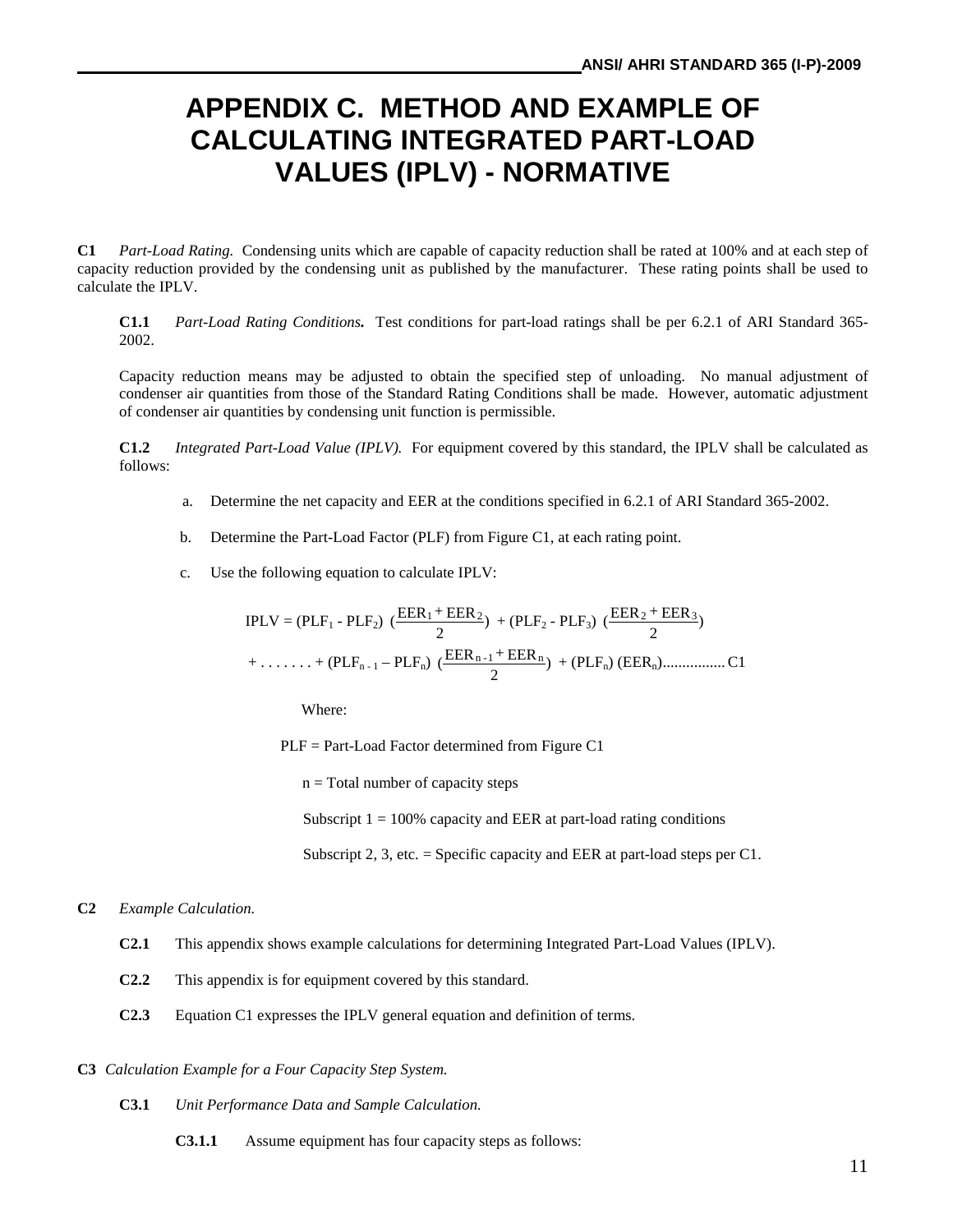- 1 100% (full load)<br>2 75% of full load
- 2 75% of full load
- 3 50% of full load
- 4 25% of full load
- **C3.1.2** Obtain Part-Load Factors from Figure C1.
- **C3.1.3** Obtain EER at each capacity step per C1 of this standard.
- **C3.1.4** Calculate IPLV using Equation C1:

 $n = 4$  $PLF_1 = 1.0$   $EER_1 = 8.9$ <br> $PLF_2 = 0.9$   $EER_2 = 7.7$  $PLF_2 = 0.9$ <br> $PLF_3 = 0.4$  $PLF_3 = 0.4$   $EER_3 = 7.1$ <br>  $PLF_4 = 0.1$   $EER_4 = 5.0$  $EER_4 = 5.0$ 

Enter the above values in Equation C1.

$$
IPLV = (1.0 - 0.9) \left(\frac{8.9 + 7.7}{2}\right) + (0.9 - 0.4) \left(\frac{7.7 + 7.1}{2}\right) + (0.4 - 0.1) \left(\frac{7.1 + 5.0}{2}\right) + 0.1 \times 5.0
$$
  
= (0.1 x 8.3) + (0.5 x 7.4) + (0.3 x 6.0) + 0.5  
= 0.83 + 3.70 + 1.80 + 0.5

 $IPLV = 6.8$  (rounded)

To further illustrate the calculation process, refer to the example in Table C1.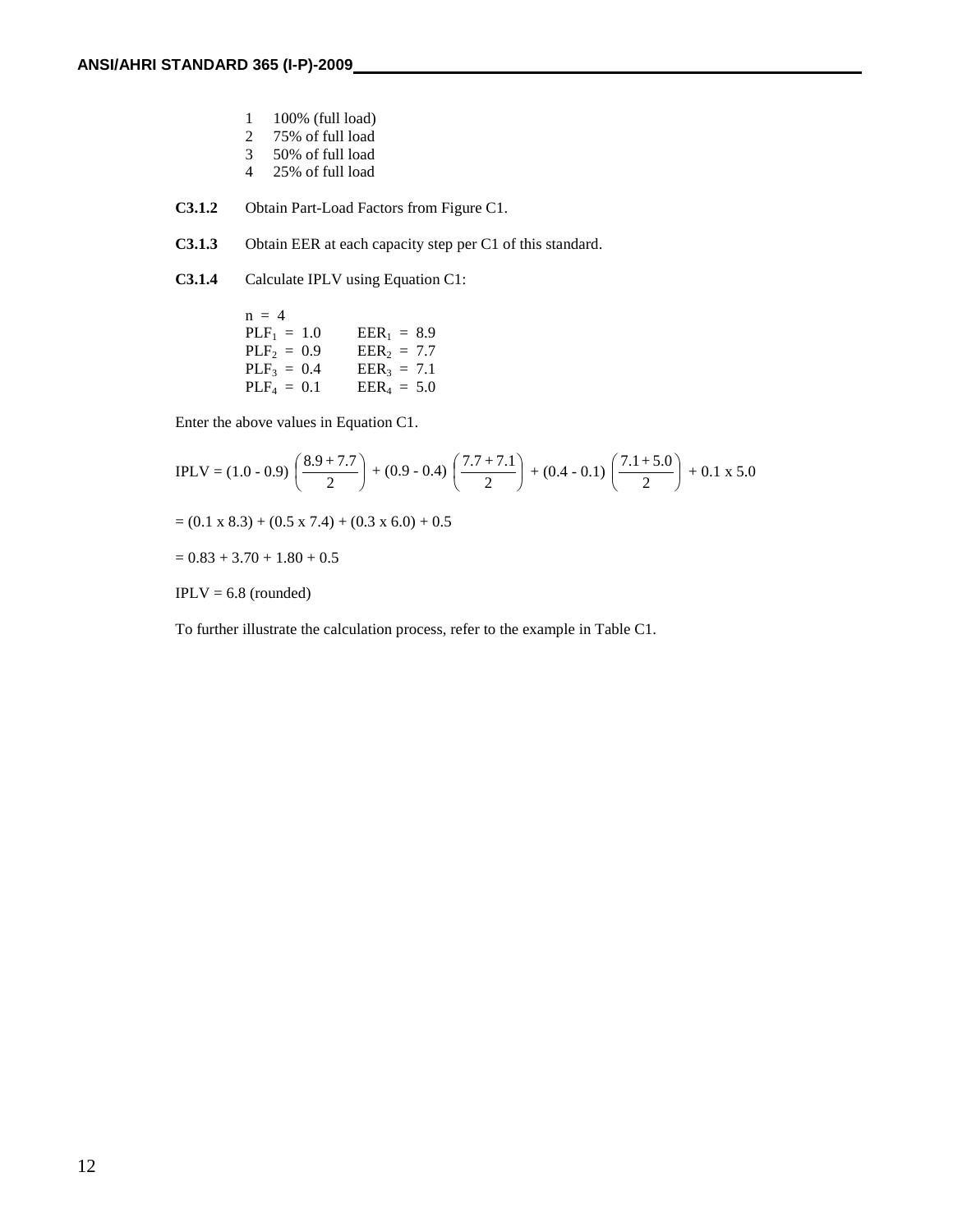

**Figure C1. Part-Load Factor Example**